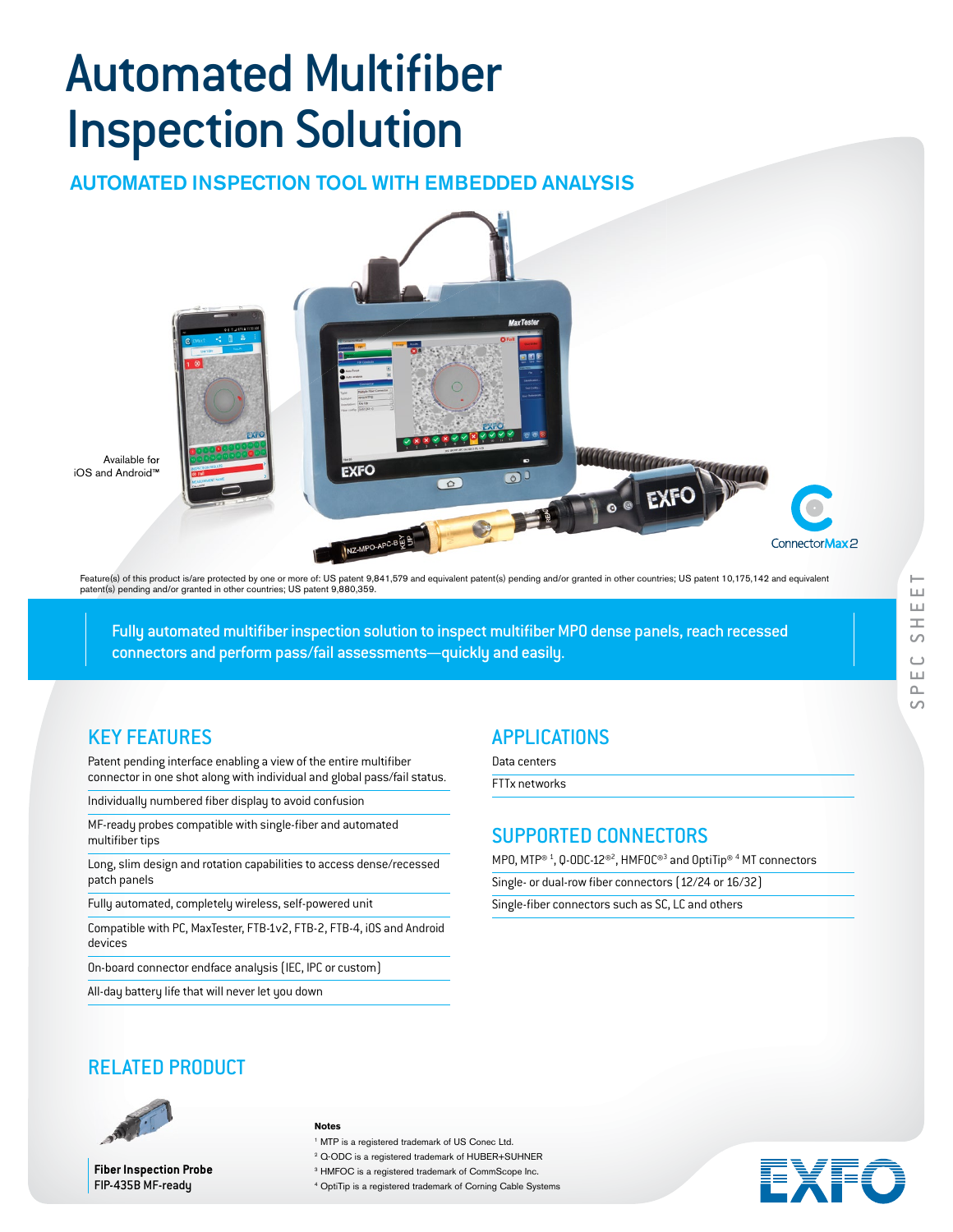## FULLY AUTOMATED. UNRESTRICTED.

By combining unmatched ease of use and WiFi connectivity along with the flexibility and user-friendliness of smart devices, EXFO is removing the last roadblocks in connector certification and making testing simple and headache-free. With the FIP-435B, there is nothing stopping your field crews from following fiber testing best practices and eliminating faulty connector issues impacting the performance of your network.

## MF-READY FIBER INSPECTION PROBES

EXFO's FIP-425B and FIP-435B are now MF-ready. These fiber inspection probe versions feature the extra-wide field of view and enhanced performance required to work with the FIPT-400-MF Automated Multifiber Inspection Tip.

## MF-READY UPGRADE

Benefit from the latest and best and protect your investment. EXFO offers an upgrade service to legacy FIP-410B, FIP-420B, FIP-425B, FIP-430B and FIP-435B Fiber Inspection Probe owners. This upgrade is offered at a minimal cost and discount when purchased together with any automated multifiber inspection tip. Ask a sales representative for more details.

## AUTOMATED MULTIFIBER INSPECTION

Users can quickly and easily inspect all multiple- and single-row MPO connectors, without missing any fibers or dealing with the hassle of manipulating one or multiple scanning knobs, and while doing it right the first time. The FIPT-400-MF uses a trigger to scan all fibers automatically.

These features make it possible to inspect densely populated panels without having to disturb adjacent fibers that may be carrying information. Users can easily operate this instrument with just one hand—it's automated and fumble-free fiber inspection.



Watch it in action at: EXFO.com/MPOvideo

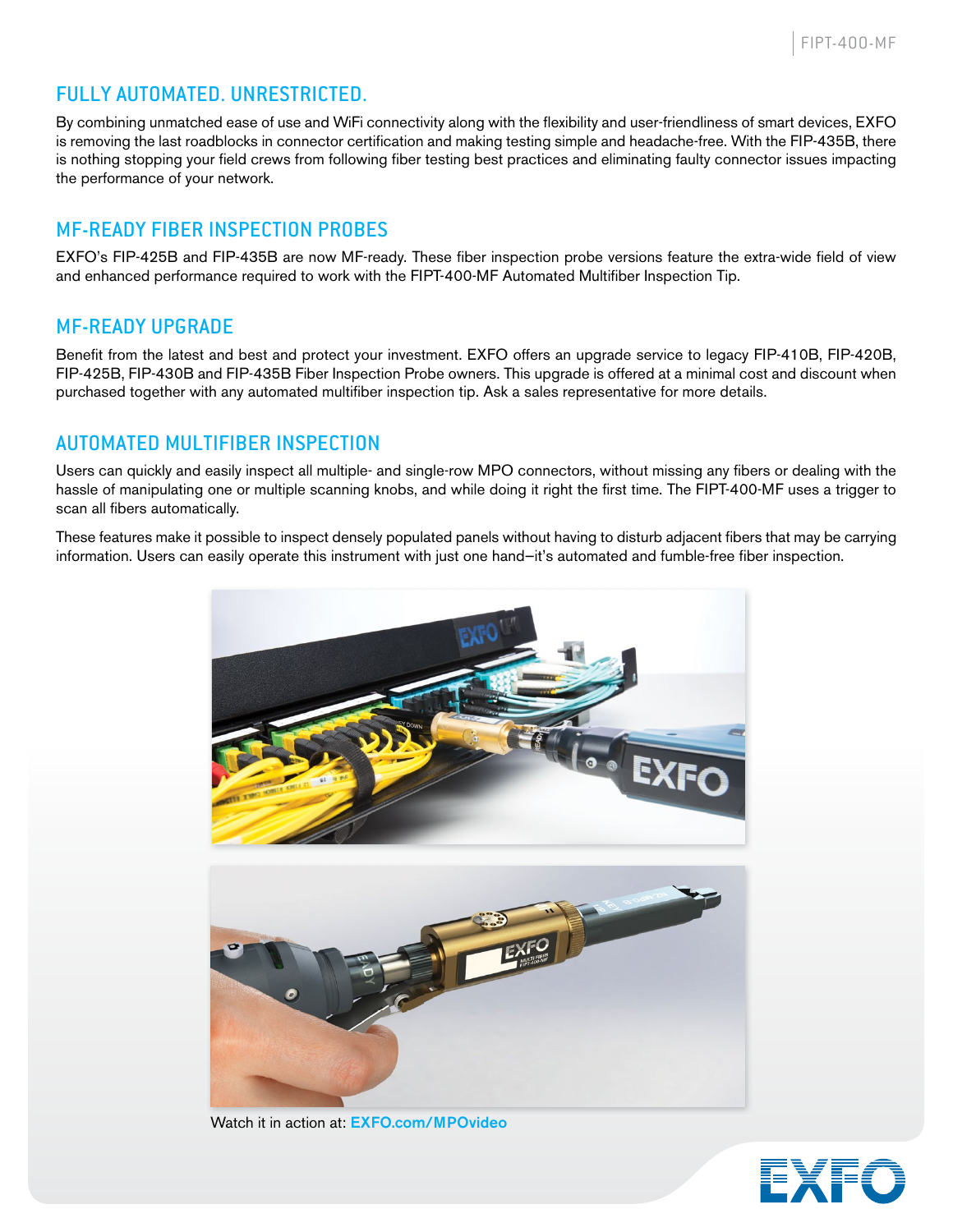## COMPATIBLE WITH VARIOUS MULTIFIBER CONNECTORS

This tip is compatible with single- and dual-row multifiber connectors regardless of the connector type.

Thanks to its removable nozzle, the solution can easily and quickly be adapted to various multifiber connector models:

› APC or UPC polishing type

- > 12-fiber-row ferrule type for 12-24 fiber connectors
- > 16-fiber-row ferrule type for 16-32 fiber connectors

Applications also include Q-ODC-12®, OptiTip® and HMFOC® connectors.



Simply swap tips for an easy transition from single to multi-fiber using the same MF-ready inspection probe.



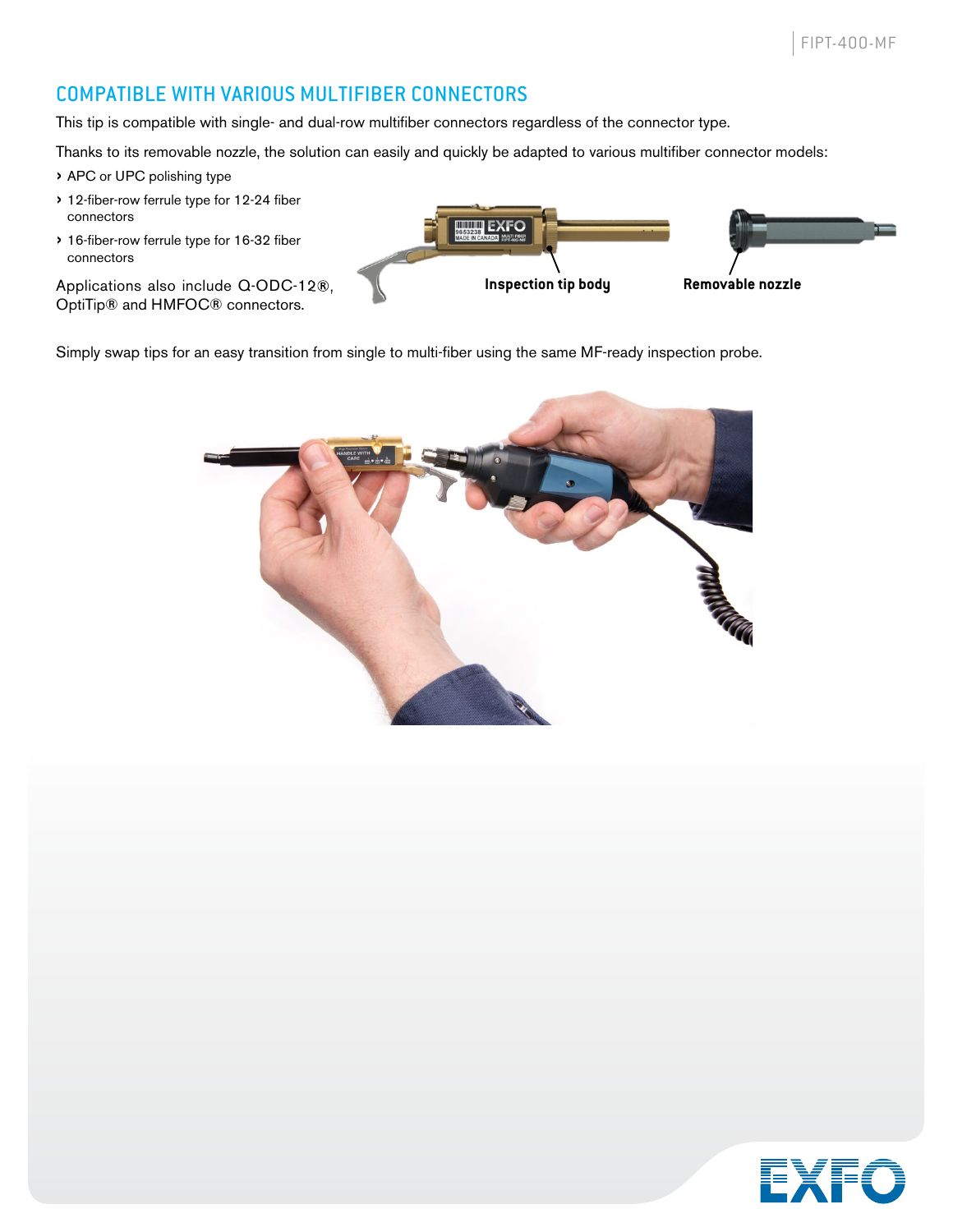## AUTOMATED SOFTWARE

Thanks to its onboard advanced software algorithm, ConnectorMax2 ensures that no fibers are skipped and performs automated pass/fail analysis within seconds. No need to follow fibers and count them manually; the interface will number each fiber automatically and assess the pass/fail status of the entire connector as well as each individual fiber. This software provide a smooth experience across all EXFO platforms including MaxTester, FTB-1, FTB-2, FTB-4 as well as PC and smart phone applications.

EXFO's interface enables a quick assessment of the entire multifiber connector in a single view. Access single fiber as well as the entire connector pass/fail status all at once by means of a simple interface without providing fail status that could result from unused or missing fibers. Quickly navigate through individual high-resolution fiber images on demand by selecting fibers in the connector view or simply by swiping over the fiber image.

ConnectorMax supports various fiber configurations within multifiber connectors. This settings speeds up the inspection and analysis process by skipping unused fiber locations.



ConnectorMax includes complete documentation capabilities in the palm of your hands from your mobile device. You can archive your results as well as easily create and share reports within seconds.